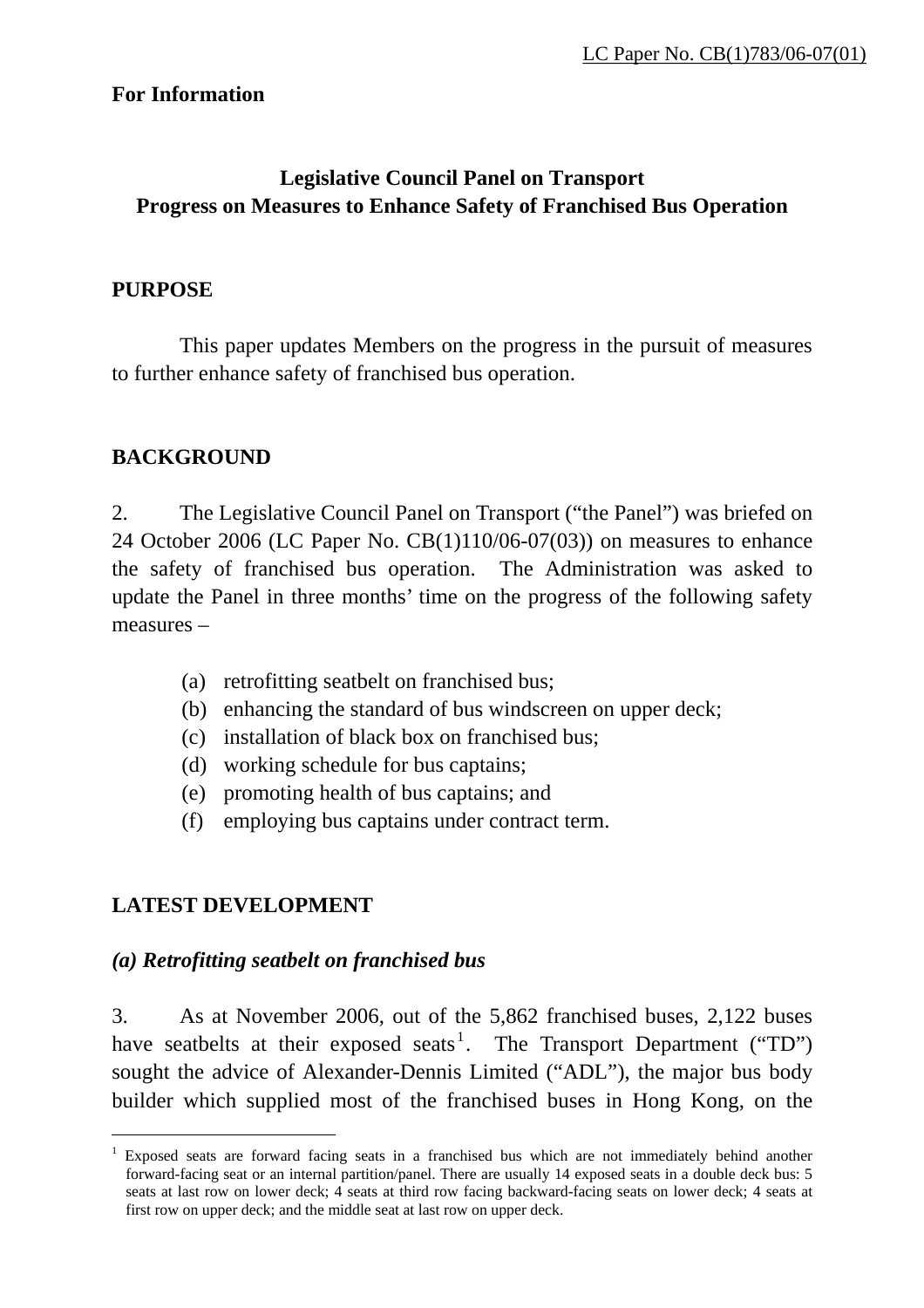feasibility of retrofitting seatbelts on the existing buses. Their initial assessment regarding retrofitting of the seatbelts on the bus constructed before 1997, which constituted about 50% of the bus fleet, is summarized as follows –

- (a) A number of the older buses were produced by manufacturers who are no longer in operation, e.g. Walter Alexander and Duple Metsec. There may not be complete information on the detailed design of these buses, thus hampering technical analysis on the feasibility of retrofitting works;
- (b) There are some 30 different types of buses, each requiring extensive redesign and destructive physical testing. The cost for evaluation and redesign of one model of bus would be roughly \$3.4M per design. Assuming all information is readily available, it would take around 18 months for the design analysis before modification work can commence;
- (c) Modification work would be required to strengthen the structure of the buses to support the additional loading from the seatbelt mountings, which is substantial and costly, i.e. about \$150,000 per bus. Modification to each bus would take about four weeks to complete; and
- (d) The age of the pre-1997 buses is already 10 years or above. It is likely that their structures have undergone modifications and repairs during their service life. If seatbelts are to be retrofitted to the structures, the condition of each and every bus has to be assessed and repaired individually beforehand. The cost is likely to be very considerable.

ADL is still exploring the feasibility of retrofitting seatbelts on the post-1997 buses without seatbelts.

4. We have collected information from other countries on the requirements of fitting and fastening of seatbelts on buses. So far, we have not found any country that have legal requirements for the provision of seatbelts on passenger seats of buses designed for urban use and are allowed to carry standing passengers. According to the transport authorities of these countries,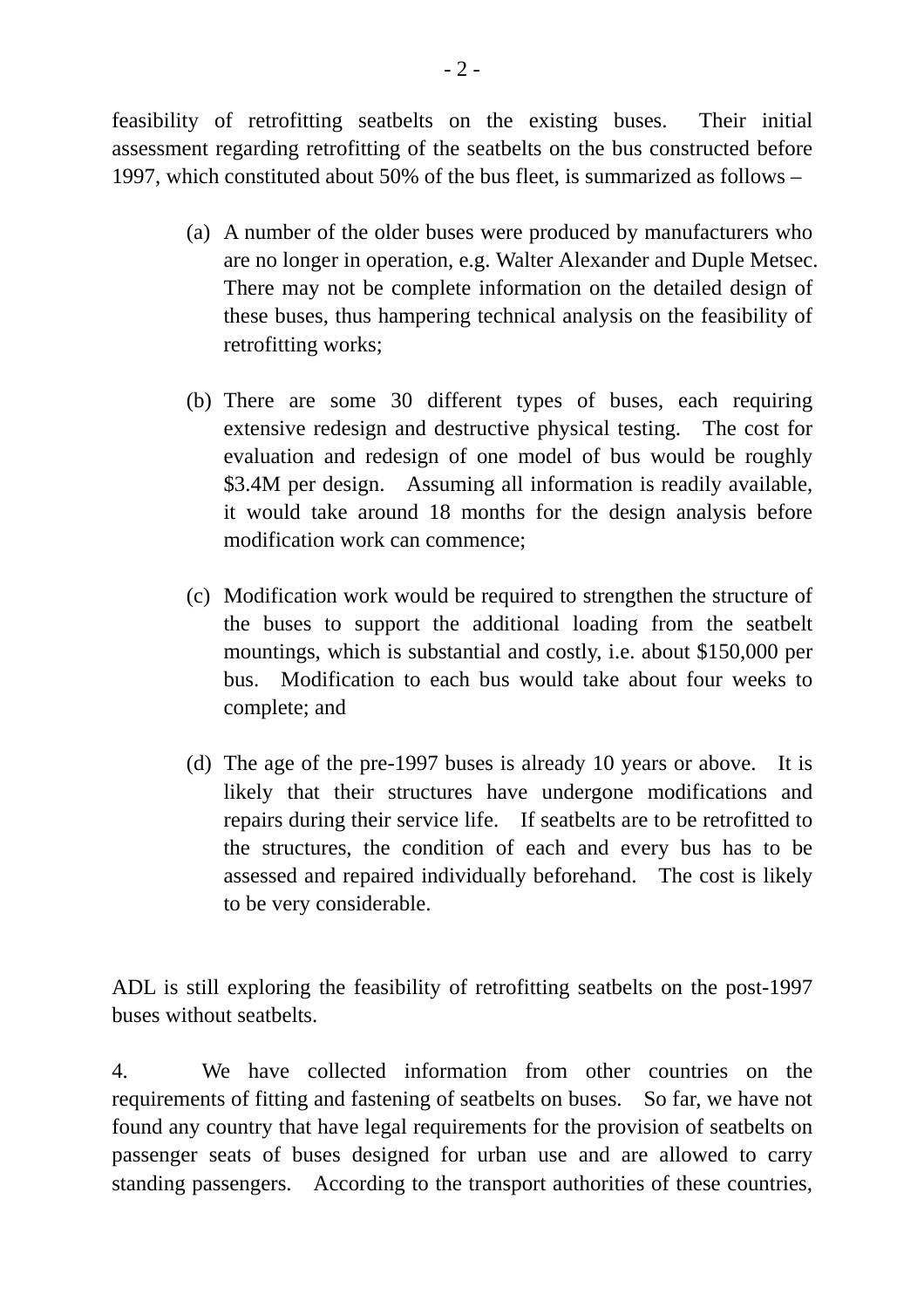the benefit of imposing a seatbelt requirement in their buses is uncertain. A summary of the findings is at **Annex I**.

#### *(b) Enhancing the standard of bus windscreen on upper deck*

5. The franchised bus companies and TD have carried out tests of the upper deck toughened glass<sup>[2](#page-2-0)</sup> windscreens of the franchised buses and concluded that applying a transparent protective film onto the glass would effectively contain the shattered glass fragments in the event of an accident. This will help protect passengers from potential injury. All franchised bus companies which have double-deck buses have agreed to complete the modification work on the upper deck toughened glass windscreens of all existing buses or replace them with laminated glass<sup>[3](#page-2-1)</sup> by mid 2008.

#### *(c) Installation of black box on franchised bus*

 $\overline{a}$ 

6. The franchised bus companies have been installing black boxes<sup>[4](#page-2-2)</sup> on their buses to monitor the driving behaviour of their bus captains. New Lantao Bus Company (1973) Limited ("NLB") has completed installation to its entire fleet in March 2006. As for the Kowloon Motor Bus Company (1933) Limited ("KMB") and Long Win Bus Company Limited ("LW"), about 75% (or 3,033 buses) of KMB's fleet and 94% (or 144 buses) of LW's fleet have been installed with black boxes as at November 2006. The two bus companies will complete installation of black boxes on their fleets by end 2007. Citybus Limited ("CTB") and New World First Bus Services Limited ("NWFB") are conducting trials on two different types of black boxes on 100 buses. CTB will complete installation of black boxes to its entire fleet by end of 2007, while NWFB would formulate the detailed installation plan taking account of the result of the trial.

<span id="page-2-0"></span> $2^2$  Toughened glass is glass that has been heat-treated to increase its strength, and to allow it to fracture into small pieces when broken.

<span id="page-2-1"></span><sup>3</sup> Laminated glass has a plastic interlayer in between two glass layers, and is designed to retain the fragments when the glass is shattered.

<span id="page-2-2"></span><sup>&</sup>lt;sup>4</sup> Electronic tachograph installed on vehicles is commonly known as "black box". It records the operation data of the vehicle, such as journey speed, journey time, distance travelled, bus tilting angle, acceleration and deceleration, door opening, etc. It can be used for monitoring the drivers' performance and accident investigation.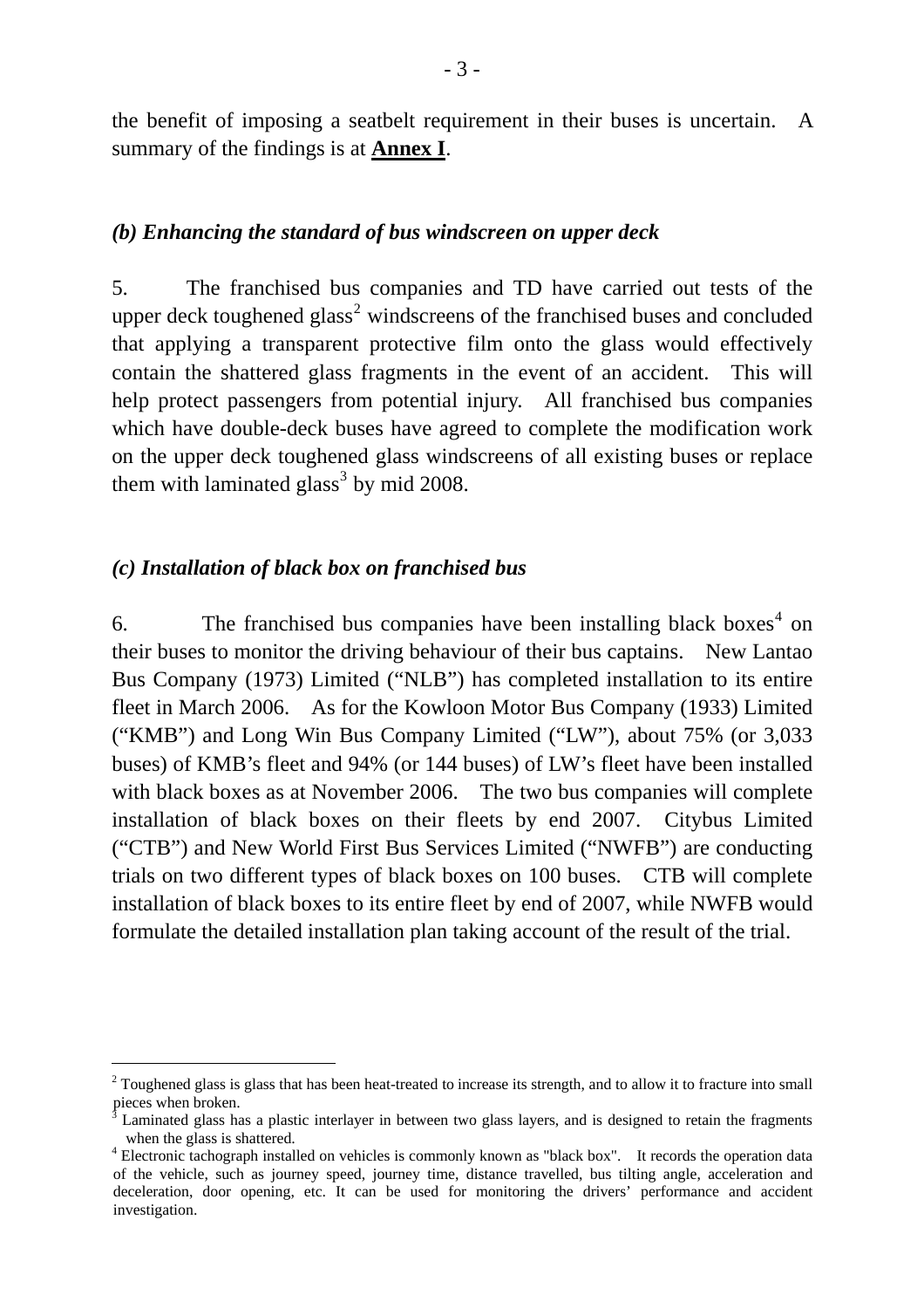#### *(d) Working schedule for bus captains*

#### Rest time between trips

7. The franchised bus companies schedule the working and rest time of bus captains based on the "Guidelines on Working Schedule for Franchised Bus Drivers" issued by TD. Copy of the Guidelines is at **Annex II**. All franchised bus companies adopt the following principles to improve the bus captains' scheduling arrangements –

- (a) review from time to time the driving duties taking account of the traffic situation to ensure that bus captains will have sufficient time to operate the bus trips, and have rest and meal breaks;
- (b) carefully consider the preferences of individual bus captains in assigning driving duties to them; and
- (c) give sufficient notice to bus captains before changing their driving duties.

8. Regarding breaks between trips, bus companies normally provide longer rest-breaks for routes with longer journey time, and will spread out the rest-breaks throughout the day as evenly as practicable. In practice, the length of rest-break is set at around 10% of the scheduled journey time of a bus route. Since the actual journey time of bus trips varies with traffic condition, the companies would deploy extra buses to cater for serious traffic congestion, special traffic incidents and ad hoc break-down of vehicles. This will help maintain the scheduled service timetable and allow the bus captains to have reasonable rest time between trips. The companies also review and adjust the scheduled journey time of the bus routes from time to time, taking into account the traffic conditions, passenger demand as well as the feedback from bus captains, regulators and driver unions.

9. The three major franchised bus companies i.e. KMB, CTB and NWFB operate many bus routes in the urban area where the traffic condition is more variable and sometimes unpredictable. These three companies conducted a survey on the actual between-trip rest-break time of their bus captains recently. About 64,000 bus trips were operated daily by the three companies during the survey period. The survey found that bus captains had rest-breaks of five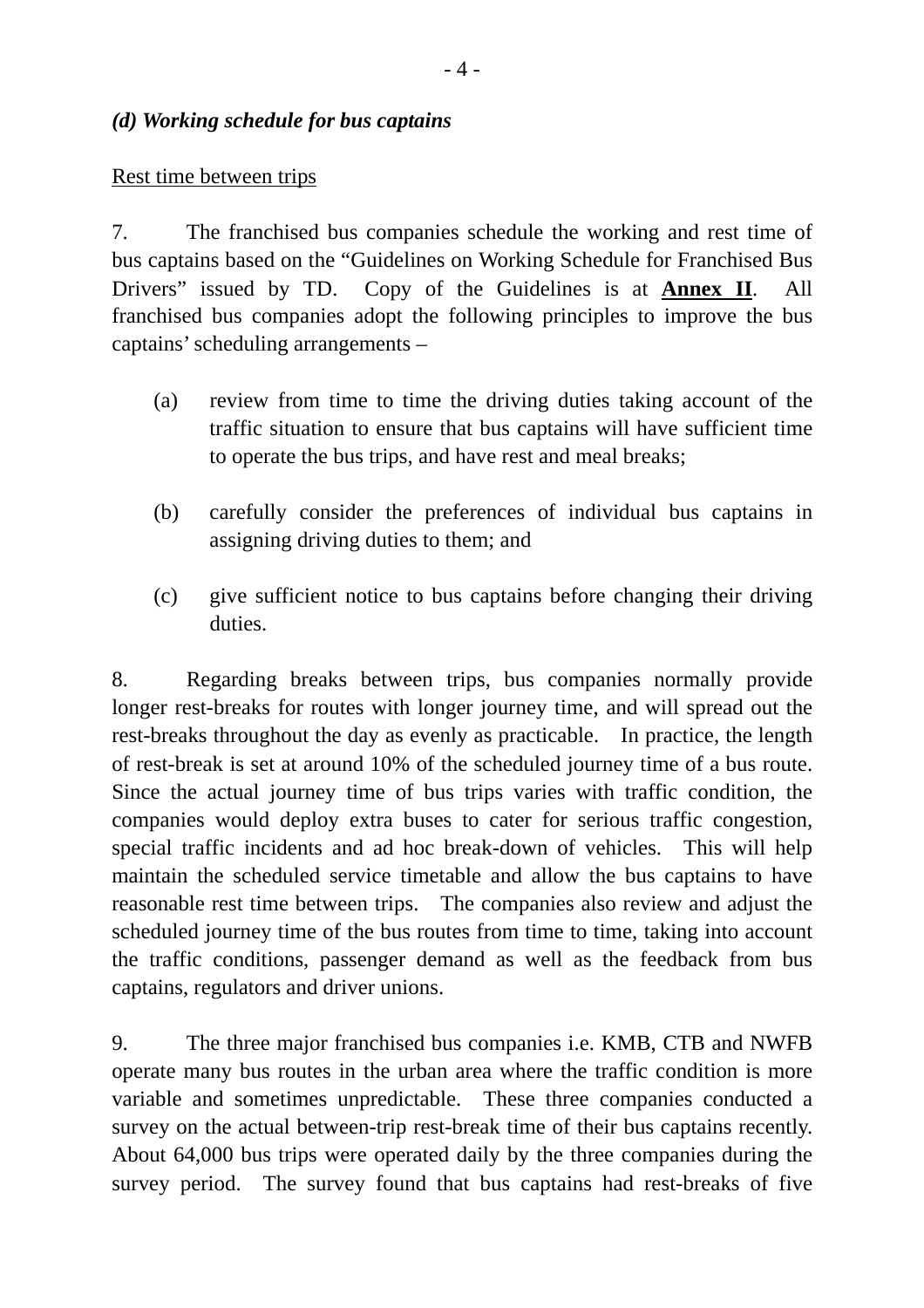minutes or more between trips in 72% of the trips (46,000 trips) and had rest-breaks of two minutes or more between trips in 90% of the trips (57,800 trips). While the companies had arranged the bus captains to take rest-break as far as possible, TD has urged the companies concerned to review the scheduled journey time of the relevant bus routes and to propose realistic adjustments where appropriate.

# Travelling time to and from work

10. The bus companies have implemented measures to shorten their bus captains' travelling time to and from work. According to KMB and LW, most of their bus captains live within the districts where their bus depots are situated. The companies operate crew buses to carry bus captains to and from depots and bus termini. In case a bus captain moves to other district, he/she may apply for transfer from one depot to another. The two bus companies did not have any outstanding application for transferal from the bus captains as at end November 2006. As for other bus companies, to facilitate bus captains travelling to and from work, CTB and NWFB provide crew bus to their bus captains, whereas NLB provides quarters for bus captains who live in a distant district.

# *(e) Promoting health of bus captains*

11. Apart from providing appropriate schedule arrangements for bus captains, to reduce the stress felt by bus captains while on driving duties, the franchised bus companies have been providing them with regular training and refresher courses to improve their driving skill and behaviour. They also regularly review the contents of their training courses in the light of changing traffic environment, passenger requirement, and accident occurrence. In addition, they also facilitate their bus captains in attending the safety courses and forums organized by TD and the Police.

12. All franchised bus companies provide medical care for their employees. In addition to medical treatment and paid sick leave, CTB, NWFB and NLB have been providing annual medical examination for their bus captains aged 50 or above whereas KMB/LW have been providing examination to bus captains aged 60 or above. After consultation with the drivers' unions,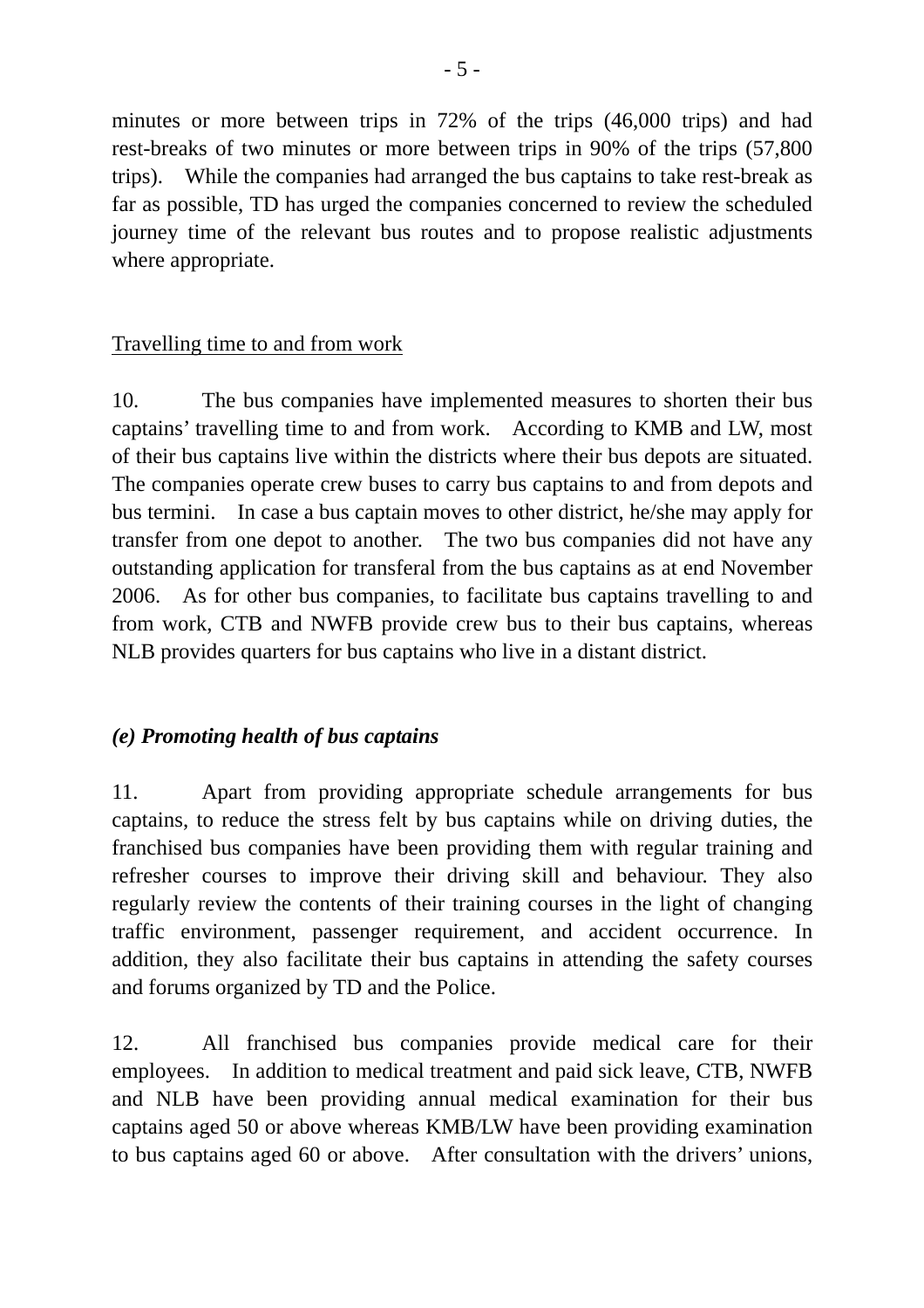KMB and LW will also provide annual medical examination for their bus captains aged 50 or above with effect from 2007.

13. In addition to the above, the franchised bus companies regularly organize recreational activities such as picnics, hikings and football matches, etc. for their employees in order heighten their awareness of the importance of maintaining a proper work-life balance. They also arrange seminars and counselling service for their bus captains to help them maintain a healthy physical and mental life. In 2007, KMB/LW will launch an Employee Caring Program which will provide counselling services, health talks, stress management tips and family days to their employees and CTB/NWFB will continue to organise Fun Day, etc. TD considers that the health-care services, training and other work-balance activities provided by the franchised bus companies are generally adequate and comprehensive in helping their bus captains to achieve proper work-life balance.

## *(f) Employing bus captains under contract term*

14. KMB/LW and CTB/NWFB started to employ new bus captains on contract terms since 2000 and 2003 respectively after consultation with their trade and driver unions. Contract terms range from one to two years and the bus companies advise that 99% of the contracts are renewed on expiry. The number of contract bus captains in the bus companies as at December 2006 is as follows –

| $Compary*$   | Total no. of<br><b>bus</b><br>captains | No. of bus<br>captains<br>under<br>contract terms | % of bus captains<br>under contract<br>terms |
|--------------|----------------------------------------|---------------------------------------------------|----------------------------------------------|
| <b>KMB</b>   | 8,170                                  | 1,920                                             | 23.5%                                        |
| <b>CTB</b>   | 2,088                                  | 96                                                | 4.6%                                         |
| <b>NWFB</b>  | 1,668                                  | 82                                                | 4.9%                                         |
| LW           | 331                                    | 53                                                | 16%                                          |
| <b>Total</b> | 12,257                                 | 2,151                                             | 17.5%                                        |

\* NLB has no contract bus captains.

15. KMB has the highest percentage of bus companies employed under contract terms. The company has analysed the accident rates of non-contract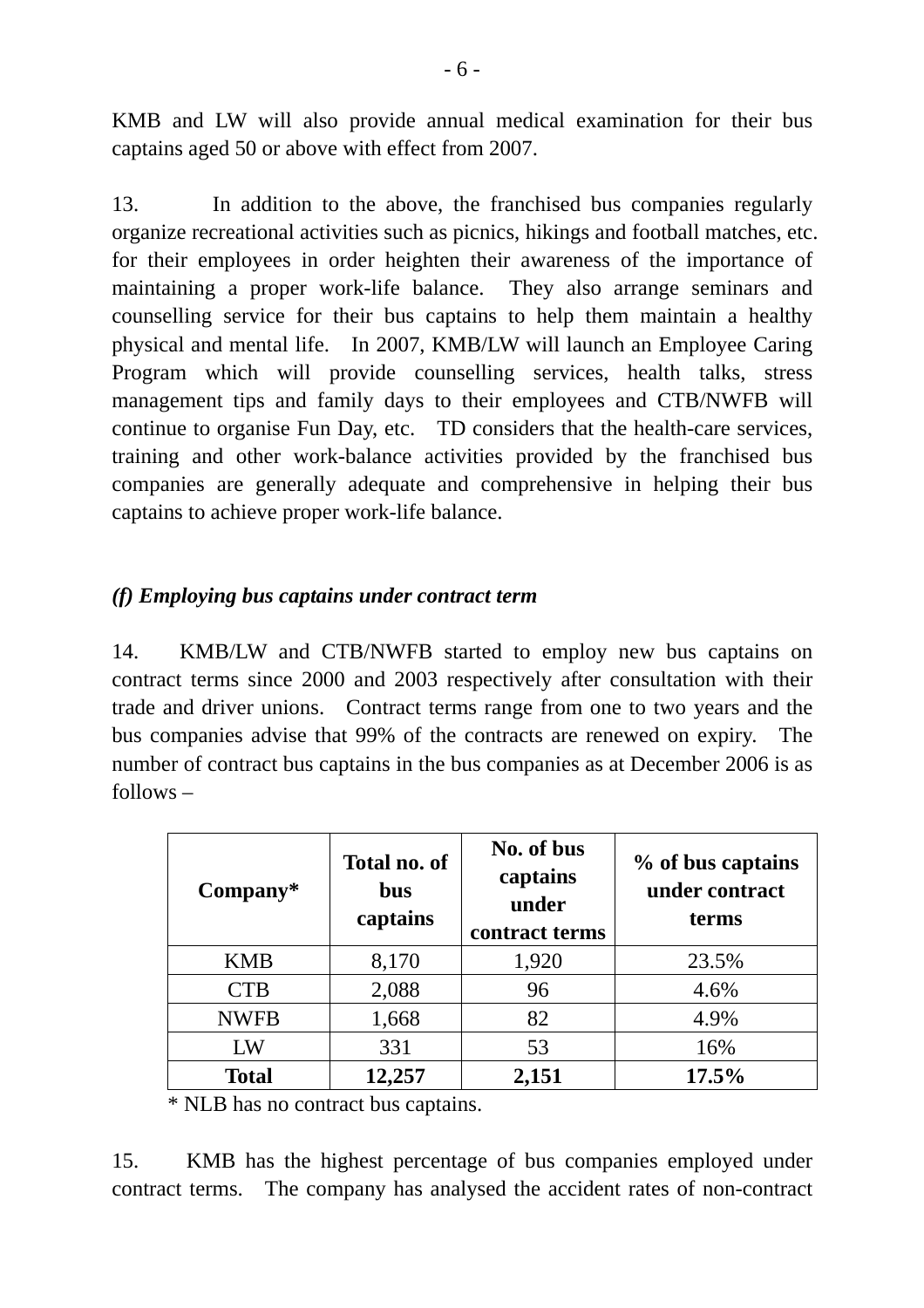and contract bus captains and a summary of the analysis is at **Annex III**. The findings do not show evidence that the contract bus captains have a higher accident rate than the non-contract bus captains.

16. TD will, together with the franchised bus operators, continue to closely monitor the accident statistics, analyse causes and trends of bus accidents, and explore improvement measures to further enhance bus safety.

# **ADVICE SOUGHT**

17. Members are requested to note the contents of this paper.

Environment, Transport and Works Bureau Transport Department January 2007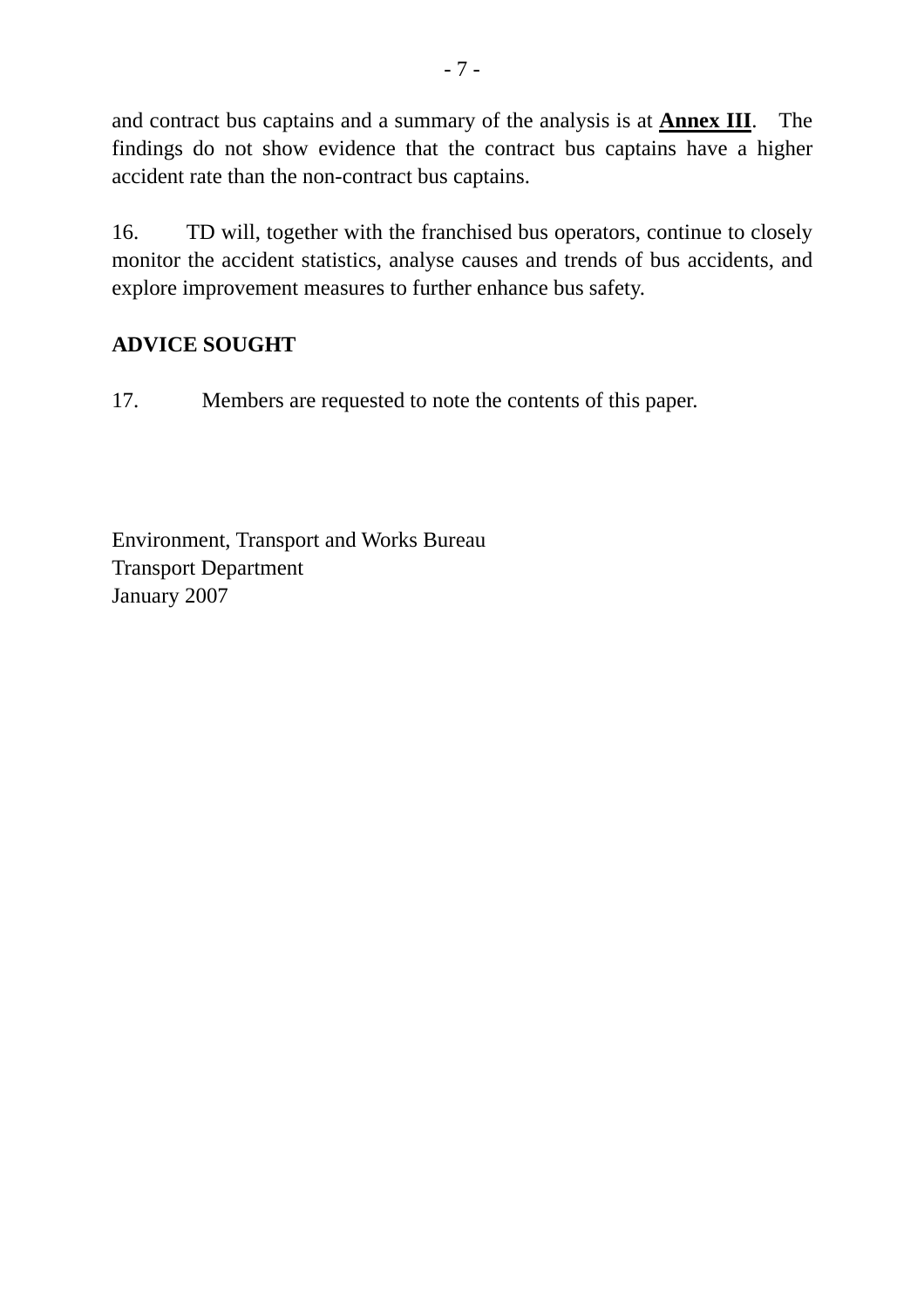## **Annex I**

### **Summary of Seat Belt Requirements in Buses in some Overseas Countries**

| <b>Countries</b>                     | <b>Fitting of</b><br>seatbelts in<br>passenger<br>seats            | <b>Wearing of</b><br>seatbelts by<br>passengers | <b>Remarks</b>                                                                                                                                                                                                                                                                            |
|--------------------------------------|--------------------------------------------------------------------|-------------------------------------------------|-------------------------------------------------------------------------------------------------------------------------------------------------------------------------------------------------------------------------------------------------------------------------------------------|
| <b>USA</b>                           | N <sub>o</sub>                                                     | N/A                                             |                                                                                                                                                                                                                                                                                           |
| Canada                               | N <sub>o</sub>                                                     | N/A                                             |                                                                                                                                                                                                                                                                                           |
| <b>UK</b><br>Australia<br>(Victoria) | $3$ -point/<br>$lap-belt^{(1)}$<br>Lap-belt $^{(2)\overline{(3)}}$ | Mandatory<br>Mandatory                          | Fitting requirements are<br>not<br>applicable to buses first used<br>before 1.10.2001<br>buses<br><b>or</b><br>designed for urban use with<br>standing passengers.<br>Fitting requirements<br>not<br>applicable to buses specially<br>designed with spaces<br>for<br>standing passengers. |
| <b>New</b>                           | N <sub>o</sub>                                                     | N/A                                             |                                                                                                                                                                                                                                                                                           |
| Zealand                              |                                                                    |                                                 |                                                                                                                                                                                                                                                                                           |
| Netherlands                          | Lap-belt $^{(3)}$                                                  | Mandatory                                       | Fitting requirements<br>not<br>applicable to public transport<br>buses.                                                                                                                                                                                                                   |
| Singapore                            | N <sub>o</sub>                                                     | N/A                                             |                                                                                                                                                                                                                                                                                           |

Notes:

- 1. Lap belts may only be fitted in forward facing non-exposed seats where an appropriate energy absorbing seat or surface is present in front.
- 2. Seat belts are to be provided for exposed seats.
- 3. Lap-belt is the minimum requirement.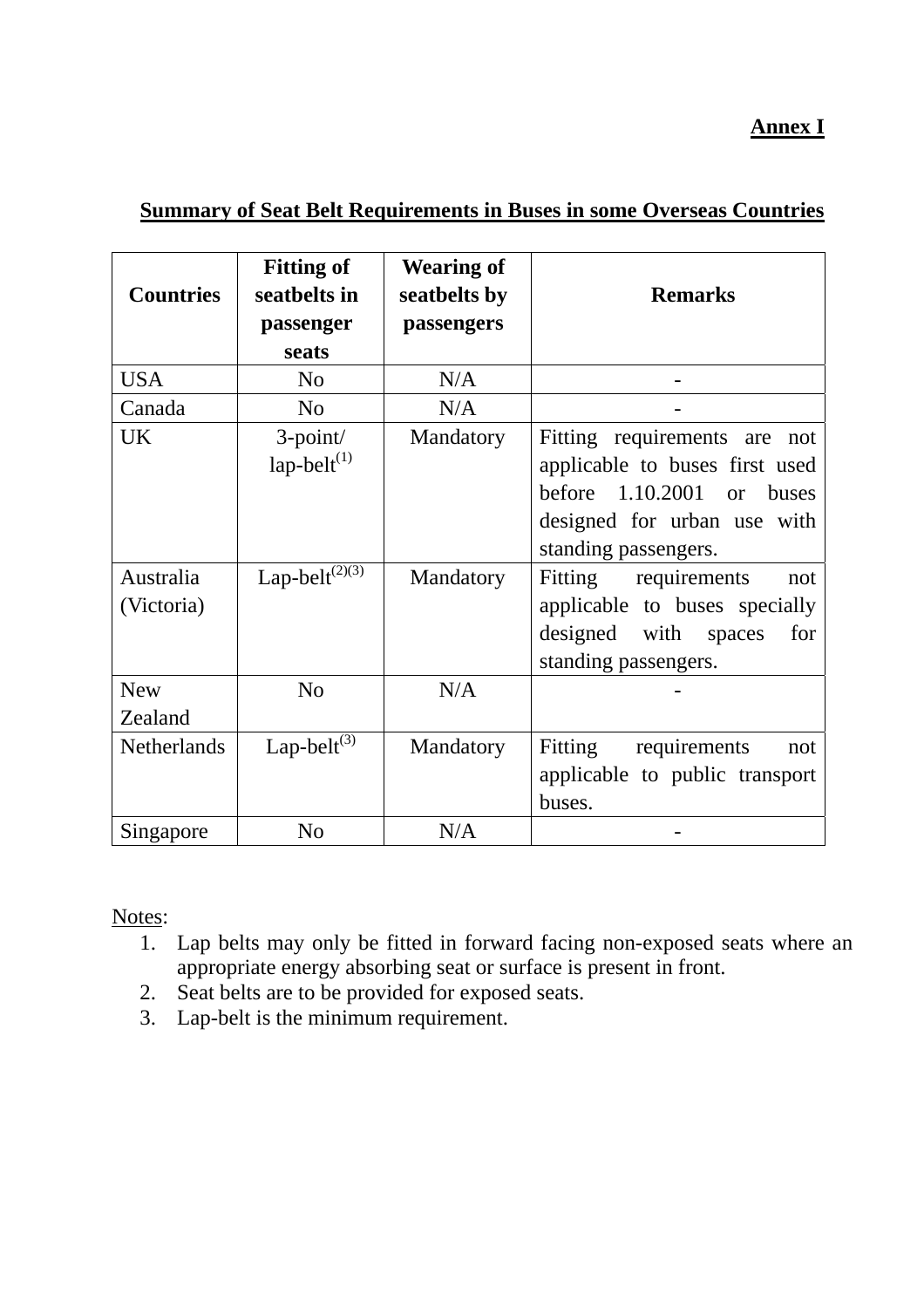# **Annex II**

# **Guidelines on Working Schedule for Bus Drivers**

(Revised on 1 May 2004)

| Guideline A | - Drivers should have a break of at least 30 minutes after<br>6 hours of duty and within that 6-hour duty, the drivers<br>should have total service breaks of at least 20 minutes. |
|-------------|------------------------------------------------------------------------------------------------------------------------------------------------------------------------------------|
| Guideline B | - Maximum duty (including all breaks) should not exceed<br>14 hours.                                                                                                               |
| Guideline C | - Driving duty (i.e. maximum duty minus all breaks of 30<br>minutes or more) should not exceed 11 hours.                                                                           |
| Guideline D | - Break between successive working days should not be<br>less than 9 hours.                                                                                                        |